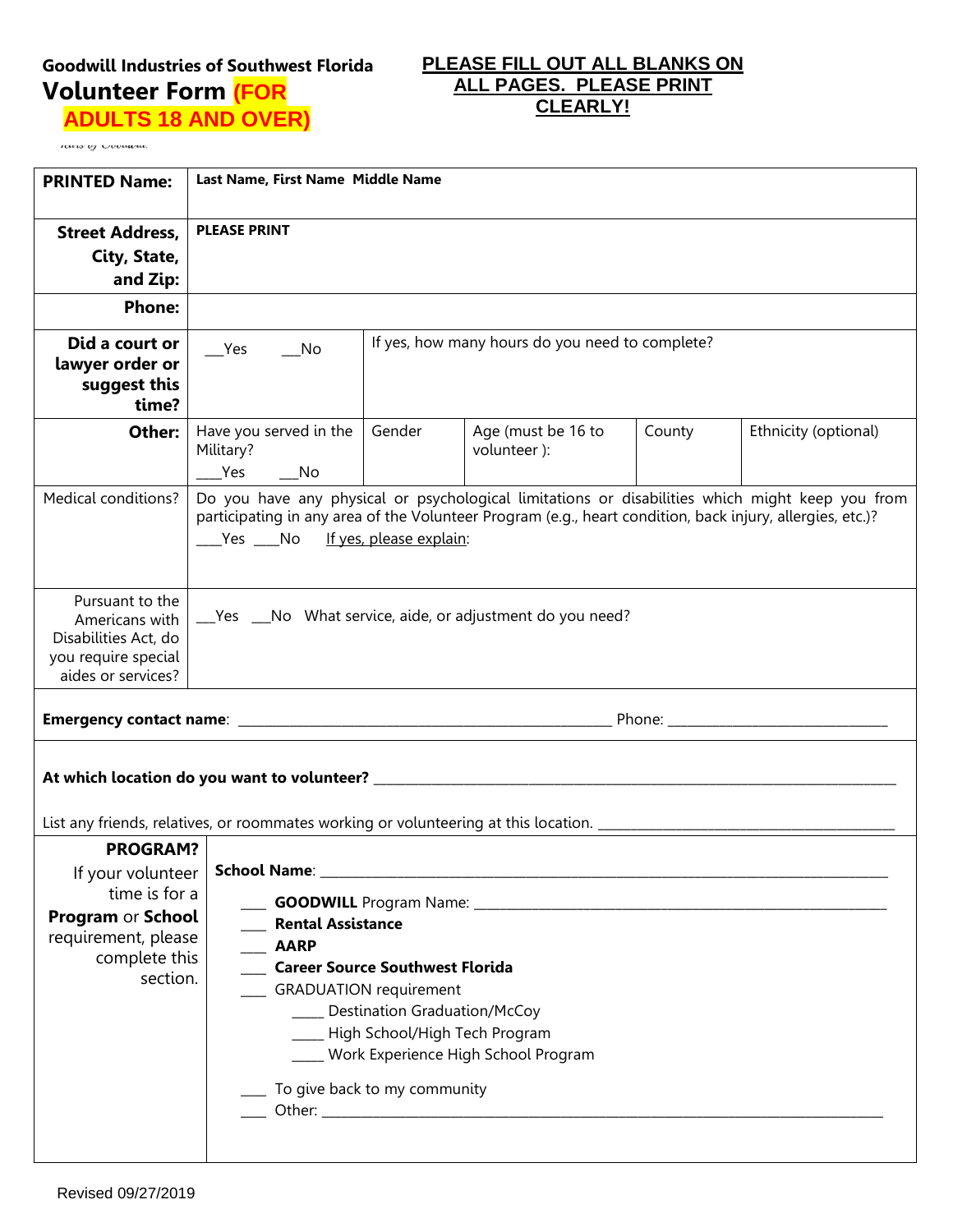| volunteer.                                     | Weekends: ___Mornings ____Afternoons _____Evenings              |
|------------------------------------------------|-----------------------------------------------------------------|
| Have you ever been convicted of any<br>crimes? | Figure 2.1 No Please explain your conviction and list the year: |

#### **Policies and Agreements:**

All individuals are considered for volunteer service and are treated equally without regard to race, religion, national origin, disability, gender, sexual orientation, or age.

YOU MUST START YOUR VOLUNTEER TIME WITHIN 30 DAYS OF RECEIVING NOTICE FROM GOODWILL **Initial** THAT YOU ARE AUTHORIZED TO VOLUNTEER. YOU MUST VOLUNTEER AT LEAST ONCE A MONTH TO MAINTAIN ACTIVE VOLUNTEER STATUS.

# **By my signature, I further understand and acknowledge that:**

- I understand that I am NOT allowed to access any computer, until permission is given.
- I certify that all information in this form is true and complete.
- I give any organization involved with Goodwill permission to photograph me and use these photographs/videotapes. for publicity purposes, unless written notice is received to the contrary.
- Goodwill reserves the right to terminate my volunteer status at any time as a result of (a) failure to comply with organizational policies, rules, and regulations; (b) absences without prior notification; (c) unsatisfactory attitude, work, or appearance; or (d) any other circumstances which, in the judgment of the Volunteer Coordinator, would make my continued service as a volunteer not in the best interest of Goodwill Industries of Southwest Florida, Inc.

\_\_\_\_\_\_\_\_\_\_\_\_\_\_\_\_\_\_\_\_\_\_\_\_\_\_\_\_\_\_\_\_\_\_\_\_\_\_\_\_ Date\_\_\_\_\_\_\_\_\_\_\_\_ \_\_\_\_\_\_\_\_\_\_\_\_\_\_\_\_\_\_\_\_\_\_\_\_\_\_\_\_\_\_\_\_\_\_\_\_\_\_\_\_ Date\_\_\_\_\_\_\_\_\_\_\_\_

**Volunteer Signature Goodwill Volunteer Coordinator's Signature**

# **Return Completed Forms To:**

Maritza Resa or Debbie Morgan Human Resources Goodwill Industries of Southwest Florida 5100 Tice Street Fort Myers, FL 33905 Office: (239) 995-2106, Ext. 2217 Fax: (239) 652-1654 Email: volunteerapps@goodwillswfl.org

Thank you again for your generous donation of time and for choosing to support your community through Goodwill!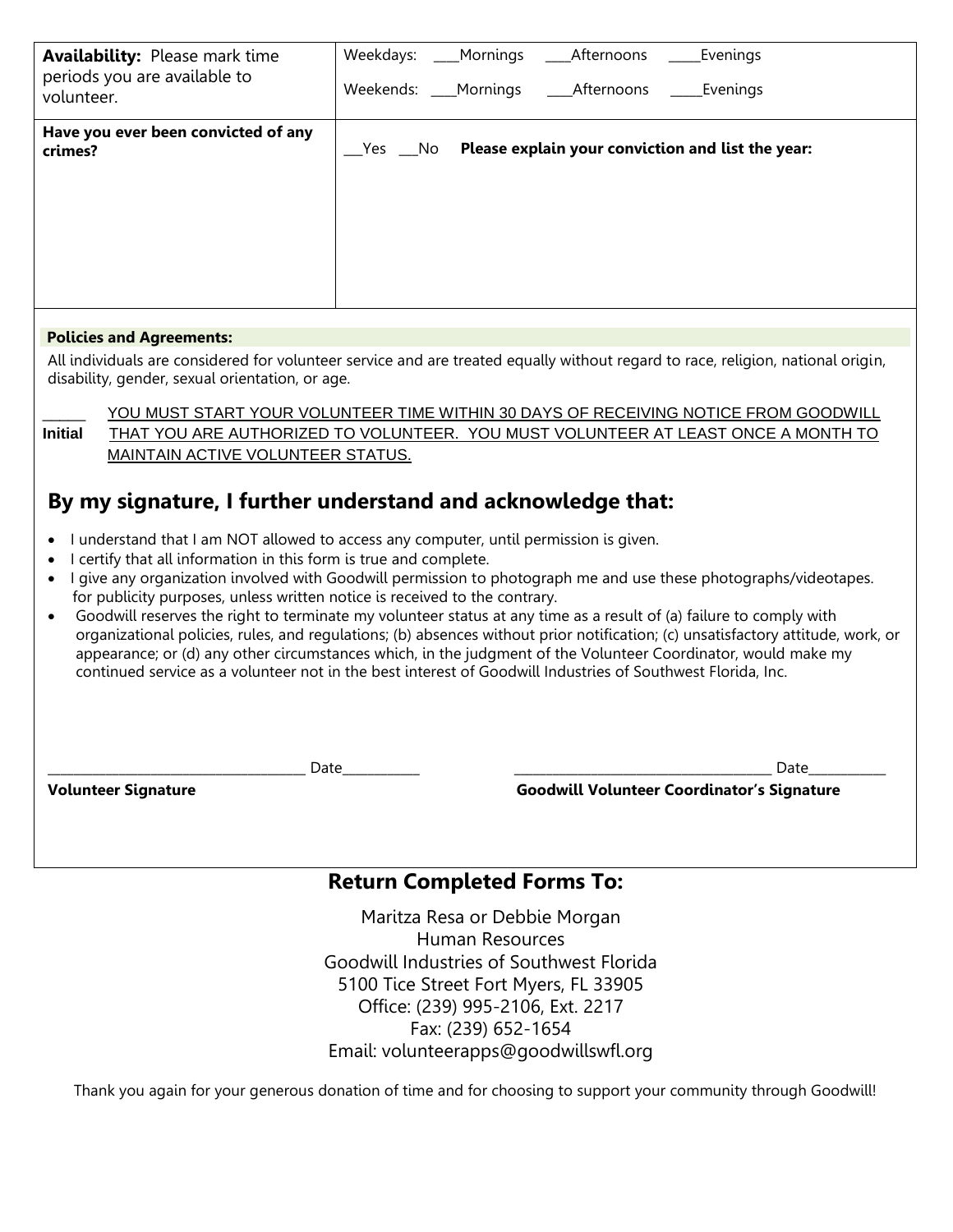

## *VOLUNTEER BACKGROUND AUTHORIZATION FORM*

### **Location: \_\_\_\_\_\_\_\_\_\_\_\_\_\_\_\_\_\_\_\_\_\_\_\_\_\_\_\_\_\_\_\_\_\_\_\_\_\_**

### **Applicant:**

1. I authorize Goodwill Industries of Southwest Florida, Inc., herein referred to as the "Company", to conduct a background investigation and to obtain information about me from appropriate credit reporting agencies; consumer reporting agencies; present and previous employers; and/or educational institutions. This includes information regarding employment, employment contracts, legal residency status in the United States, validity of social security number, personal references, education, criminal records, illegal drug use, drug and alcohol test results and any of the information I have disclosed on my application and/or any attachments, exhibits or resumes. Furthermore, the Company may contact others who may be able to provide information as to my background, character and general reputation. I hereby affirm that my answers to all questions on my application, this data sheet, any attachments, and/or resumes are true and correct. I affirm that I have not knowingly withheld any facts or circumstances that would, if disclosed, affect my application. 2. A copy of this authorization form may be accepted as the equivalent of the original. 3. By signing below, I acknowledge I understand the purpose of this authorization form and its intended use.

### **To Whom It May Concern:**

1. The undersigned applicant has hereby applied for employment or as a volunteer with the Company. You are hereby authorized to release any information required by the Company to complete the processing of their employment or consideration as a volunteer. Necessary information may include, but not be limited to, any or all of the following: present and/or previous employment and/or employment contracts, legal residency status in the United States, validity of social security number, personal references, education, criminal records, illegal drug use, drug and alcohol test results, credit report and any of the information they have disclosed on their application, any attachments, exhibits and/or resumes. 2. A copy of this authorization form may be accepted as the equivalent of the original. 3. Your prompt reply will help expedite the Company's review process.

**\_\_\_\_\_\_\_\_\_\_\_\_\_\_\_\_\_\_\_\_\_\_\_\_\_\_\_\_\_\_\_\_\_\_\_\_\_\_\_\_\_\_\_\_\_\_\_\_\_\_\_\_\_\_\_\_\_\_\_\_\_\_\_\_\_\_\_\_\_\_\_\_\_\_\_\_\_\_\_\_\_\_\_\_\_\_\_\_\_\_\_\_\_\_\_\_\_\_\_\_\_\_\_\_\_\_**

### **Volunteer / Applicant Information**

## **PRINT FULL LEGAL NAME**

| First: ______________________________ |      | Middle: __________________ |
|---------------------------------------|------|----------------------------|
|                                       |      |                            |
|                                       |      |                            |
|                                       |      |                            |
| Sex (circle one):                     | Male | Female                     |
|                                       |      |                            |

## PLEASE PRINT LEGIBLY AND ANSWER ALL SECTIONS TO AVOID DELAYS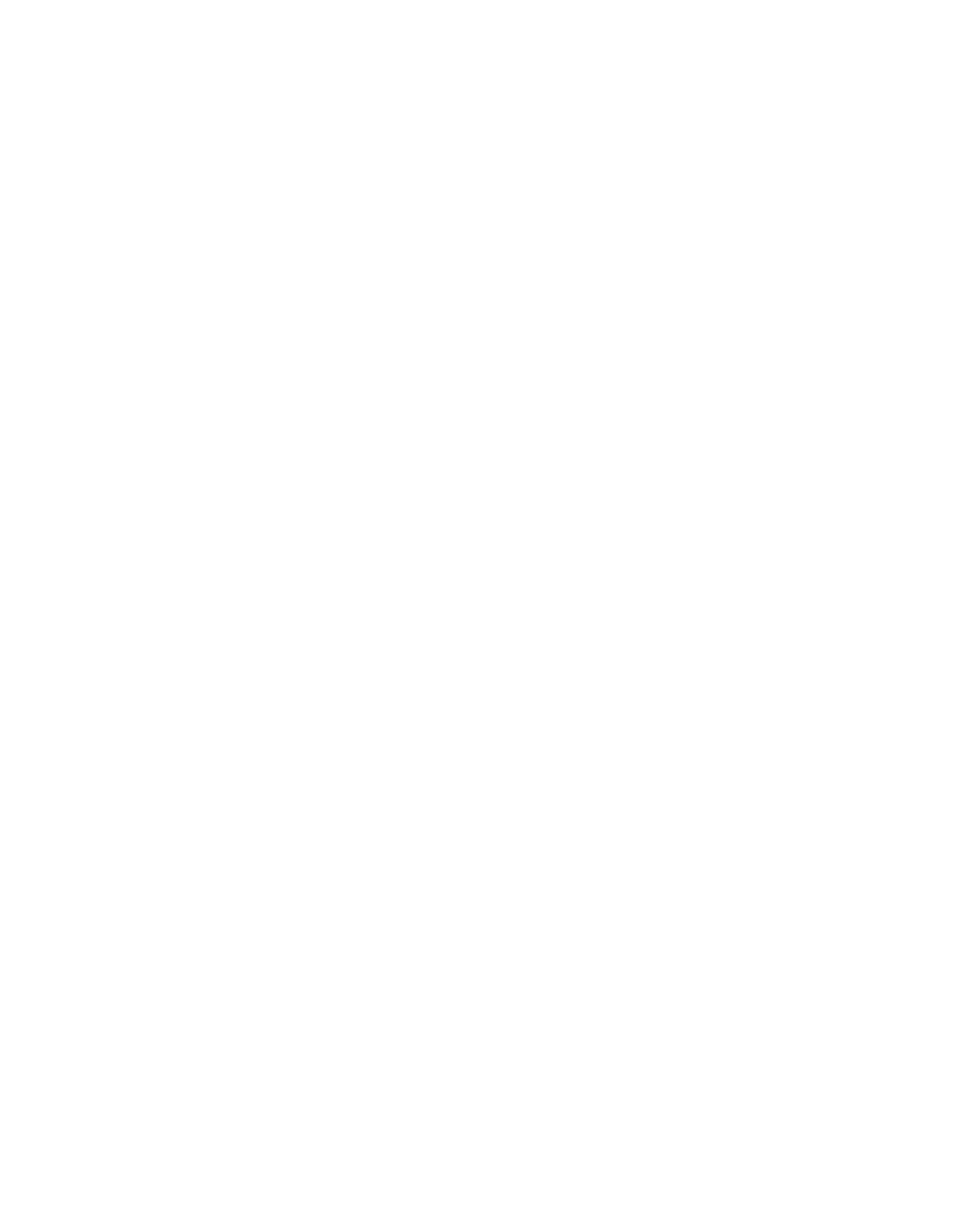*Para información en español, visite [www.consumerfinance.gov/learnmore](http://www.consumerfinance.gov/learnmore) o escribe a la Consumer Financial Protection Bureau, 1700 G Street N.W., Washington DC 20552.*

### **A Summary of Your Rights Under the Fair Credit Reporting Act**

The federal Fair Credit Reporting Act (FCRA) promotes the accuracy, fairness, and privacy of information in the files of consumer reporting agencies. There are many types of consumer reporting agencies, including credit bureaus and specialty agencies (such as agencies that sell information about check writing histories, medical records, and rental history records). Here is a summary of your major rights under the FCRA. **For more information, including information about additional rights, go to [www.consumerfinance.gov/learnmore](http://www.consumerfinance.gov/learnmore) or write to: Consumer Financial Protection Bureau, 1700 G Street N.W., Washington, DC 20552.**

- **You must be told if information in your file has been used against you.** Anyone who uses a credit report or another type of consumer report to deny your application for credit, insurance, or employment - or to take another adverse action against you - must tell you, and must give you the name, address, and phone number of the agency that provided the information.
- **You have the right to know what is in your file.** You may request and obtain all the information about you in the files of a consumer reporting agency (your "file disclosure"). You will be required to provide proper identification, which may include your Social Security number. In many cases, the disclosure will be free. You are entitled to a free file disclosure if:
	- a person has taken adverse action against you because of information in your credit report;
	- You are the victim of identity theft and place a fraud alert in your file;
	- Your file contains inaccurate information as a result of fraud;
	- You are on public assistance;
	- You are unemployed but expect to apply for employment within 60 days.
- In addition, all consumers are entitled to one free disclosure every 12 months upon request from each nationwide credit bureau and from nationwide specialty consumer reporting agencies. See [www.consumerfinance.gov/learnmore](http://www.consumerfinance.gov/learnmore) for additional information.
- **You have the right to ask for a credit score.** Credit scores are numerical summaries of your creditworthiness based on information from credit bureaus. You may request a credit score from consumer reporting agencies that create scores or distribute scores used in residential real property loans, but you will have to pay for it. In some mortgage transactions, you will receive credit score information for free from the mortgage lender.
- **You have the right to dispute incomplete or inaccurate information.** If you identify information in your file that is incomplete or inaccurate, and report it to the consumer reporting agency, the agency must investigate unless your dispute is frivolous. See [www.consumerfinance.gov/learnmore](http://www.consumerfinance.gov/learnmore) for an explanation of dispute procedures.
- **Consumer reporting agencies must correct or delete inaccurate, incomplete, or unverifiable information.** Inaccurate, incomplete or unverifiable information must be removed or corrected, usually within 30 days. However, a consumer reporting agency may continue to report information it has verified as accurate.
- **Consumer reporting agencies may not report outdated negative information.** In most cases, a consumer reporting agency may not report negative information that is more than seven years old, or bankruptcies that are more than 10 years old.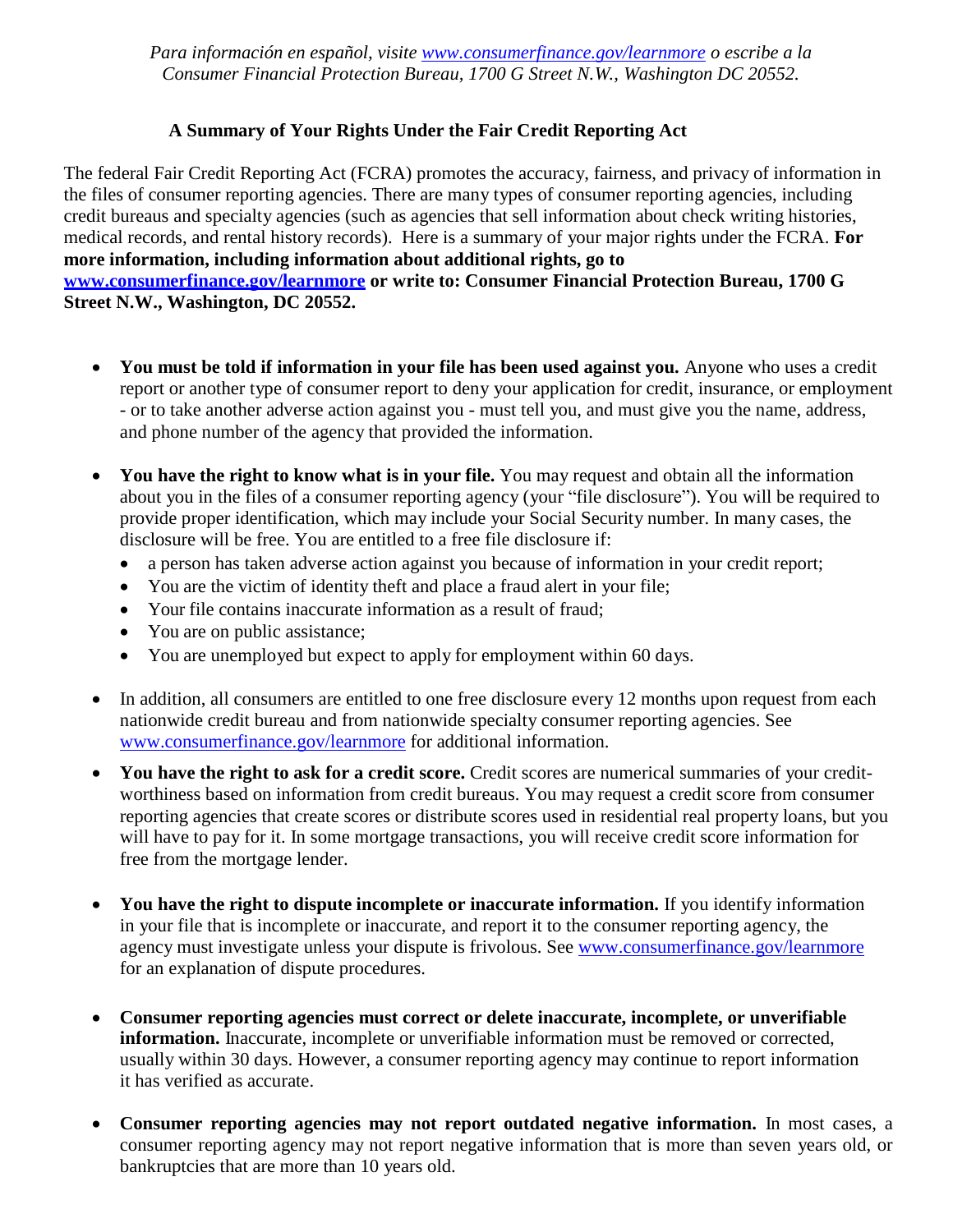- **Access to your file is limited.** A consumer reporting agency may provide information about you only to people with a valid need -- usually to consider an application with a creditor, insurer, employer, landlord, or other business. The FCRA specifies those with a valid need for access.
- **You must give your consent for reports to be provided to employers.** A consumer reporting agency may not give out information about you to your employer, or a potential employer, without your written consent given to the employer. Written consent generally is not required in the trucking industry. For more information, go to [www.consumerfinance.gov/learnmore.](http://www.consumerfinance.gov/learnmore)
- **You may limit "prescreened" offers of credit and insurance you get based on information in your credit report.** Unsolicited "prescreened" offers for credit and insurance must include a toll-free phone number you can call if you choose to remove your name and address from the lists these offers are based on. You may opt-out with the nationwide credit bureaus at 1-888-567-8688.
- **You may seek damages from violators.** If a consumer reporting agency, or, in some cases, a user of consumer reports or a furnisher of information to a consumer reporting agency violates the FCRA, you may be able to sue in state or federal court.
- **Identity theft victims and active duty military personnel have additional rights.** For more information, visit [www.consumerfinance.gov/learnmore.](http://www.consumerfinance.gov/learnmore)

**States may enforce the FCRA, and many states have their own consumer reporting laws. In some cases, you may have more rights under state law. For more information, contact your state or local consumer protection agency or your state Attorney General. For Information about your Federal rights contact:**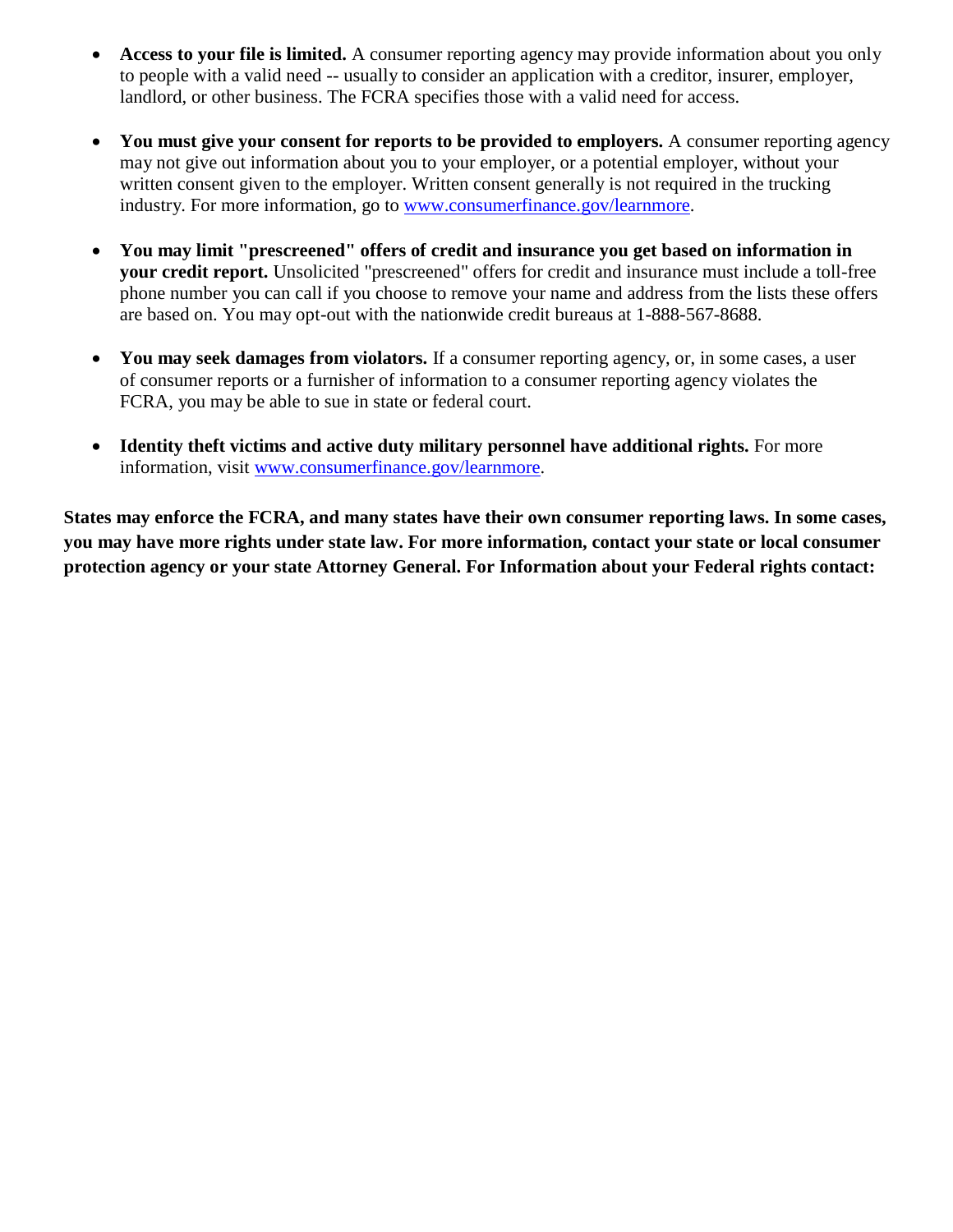| <b>TYPE OF BUSINESS:</b>                                                                                                                                                                                                                                                                                                           | <b>CONTACT:</b>                                                                                                                                                         |  |  |
|------------------------------------------------------------------------------------------------------------------------------------------------------------------------------------------------------------------------------------------------------------------------------------------------------------------------------------|-------------------------------------------------------------------------------------------------------------------------------------------------------------------------|--|--|
| 1. a. Banks, savings associations, and credit unions with<br>total assets of over \$10 billion and their affiliates.                                                                                                                                                                                                               | a. Consumer Financial Protection Bureau<br>1700 G Street NW                                                                                                             |  |  |
|                                                                                                                                                                                                                                                                                                                                    | Washington, DC 20552                                                                                                                                                    |  |  |
| b. Such affiliates that are not banks, savings associations, or<br>credit unions also should list, in addition to the CFPB:                                                                                                                                                                                                        | b. Federal Trade Commission:<br>Consumer Response Center - FCRA<br>Washington, DC 20580<br>$(877)$ 382-4357                                                             |  |  |
| 2. To the extent not included in item 1 above:                                                                                                                                                                                                                                                                                     |                                                                                                                                                                         |  |  |
| a. National banks, federal savings associations and federal<br>branches and federal agencies of foreign banks                                                                                                                                                                                                                      | a. Office of the Comptroller of the Currency<br><b>Customer Assistance Group</b><br>1301 McKinney Street, Suite 3450<br>Houston, TX 77010-9050                          |  |  |
| b. State member banks, branches and agencies of foreign<br>banks (other than federal branches, federal agencies and<br>Insured State Branches of Foreign Banks), commercial<br>lending companies owned or controlled by foreign banks,<br>and organizations operating under section 25 or 25A of the<br><b>Federal Reserve Act</b> | b. Federal Reserve Consumer Help Center<br>PO Box 1200<br>Minneapolis, MN 55480                                                                                         |  |  |
| c. Nonmember Insured Banks, Insured State Branches of<br>Foreign Banks, and insured state savings associations                                                                                                                                                                                                                     | c. FDIC Consumer Response Center<br>1100 Walnut St., Box #11<br>Kansas City, MO 64106                                                                                   |  |  |
| d. Federal Credit Unions                                                                                                                                                                                                                                                                                                           | d. National Credit Union Administration                                                                                                                                 |  |  |
|                                                                                                                                                                                                                                                                                                                                    | Office of Consumer Protection (OCP)                                                                                                                                     |  |  |
|                                                                                                                                                                                                                                                                                                                                    | Division of Consumer Compliance and Outreach (DCCO)                                                                                                                     |  |  |
|                                                                                                                                                                                                                                                                                                                                    | 1775 Duke Street                                                                                                                                                        |  |  |
|                                                                                                                                                                                                                                                                                                                                    | Alexandria, VA 22314                                                                                                                                                    |  |  |
| 3. Air carriers                                                                                                                                                                                                                                                                                                                    | Asst. General Counsel for Aviation Enforcement &                                                                                                                        |  |  |
|                                                                                                                                                                                                                                                                                                                                    | Proceedings<br><b>Aviation Consumer Protection Division</b>                                                                                                             |  |  |
|                                                                                                                                                                                                                                                                                                                                    | Department of Transportation<br>1200 New Jersey Avenue, S.E.<br>Washington, DC 20590                                                                                    |  |  |
| 4. Creditors Subject to Surface Transportation Board                                                                                                                                                                                                                                                                               | Office of Proceedings, Surface Transportation Board<br>Department of Transportation<br>395 E Street, S.W.<br>Washington, DC 20423                                       |  |  |
| 5. Creditors Subject to Packers and Stockyards Act, 1921                                                                                                                                                                                                                                                                           | Nearest Packers and Stockyards Administration area<br>Supervisor                                                                                                        |  |  |
| 6. Small Business Investment Companies                                                                                                                                                                                                                                                                                             | Associate Deputy Administrator for Capital Access<br>United States Small Business Administration<br>409 Third Street, SW, 8 <sup>th</sup> Floor<br>Washington, DC 20416 |  |  |
| 7. Brokers and Dealers                                                                                                                                                                                                                                                                                                             | Securities and Exchange Commission<br>100 F Street, N.E.<br>Washington, DC 20549                                                                                        |  |  |
| 8. Federal Land Banks, Federal Land Bank Associations,                                                                                                                                                                                                                                                                             | Farm Credit Administration                                                                                                                                              |  |  |
| Federal Intermediate Credit Banks and Production Credit<br>Associations                                                                                                                                                                                                                                                            | 1501 Farm Credit Drive<br>McLean, VA 22102-5090                                                                                                                         |  |  |
| 9. Retailers, Finance Companies, and All Other Creditors Not                                                                                                                                                                                                                                                                       | FTC Regional Office for region in which the creditor                                                                                                                    |  |  |
| <b>Listed Above</b>                                                                                                                                                                                                                                                                                                                | operates or Federal Trade Commission:<br>Consumer Response Center - FCRA<br>Washington, DC 20580<br>$(877)$ 382-4357                                                    |  |  |
|                                                                                                                                                                                                                                                                                                                                    |                                                                                                                                                                         |  |  |